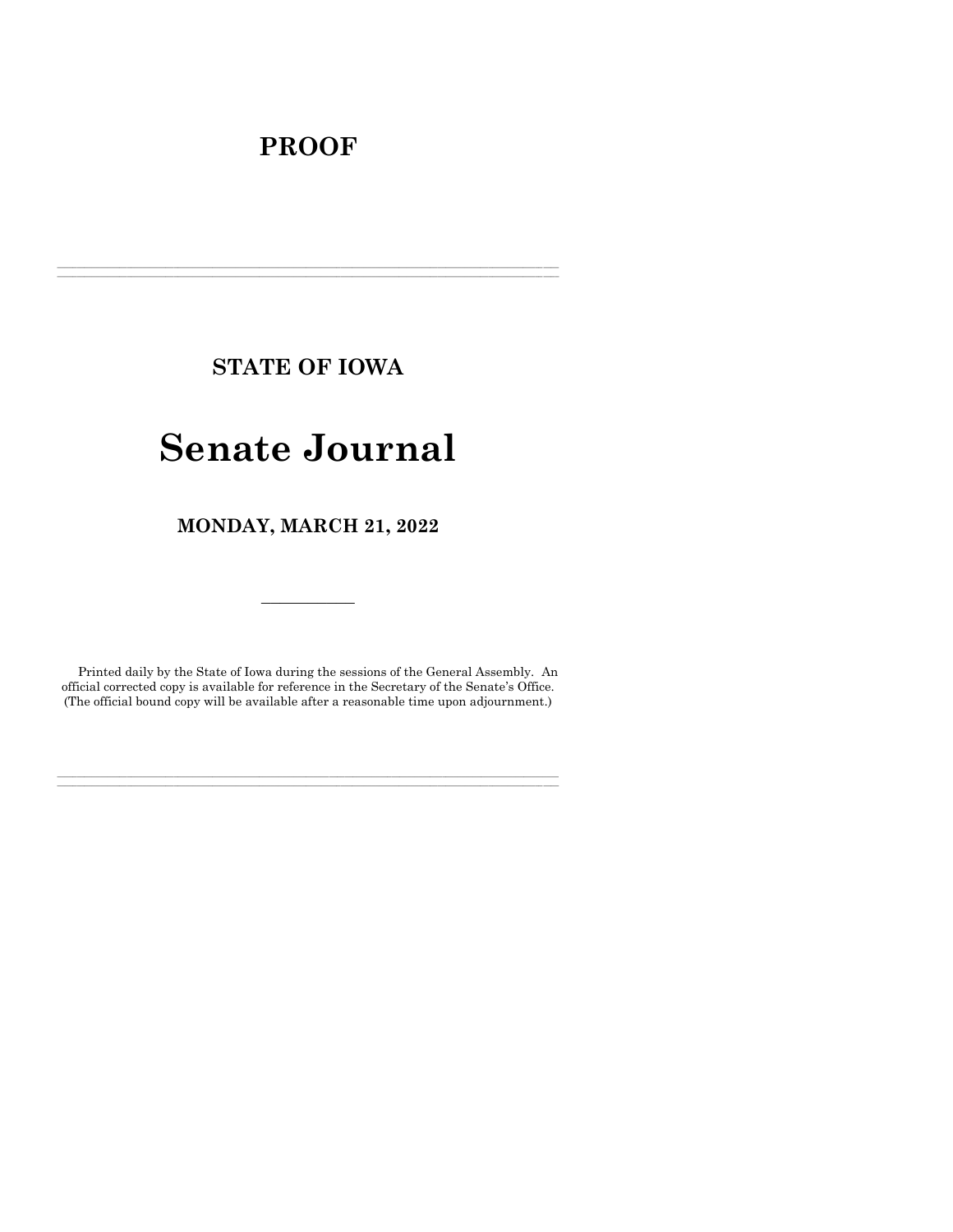# **JOURNAL OF THE SENATE**

 $\frac{1}{2}$ 

SEVENTY-FIRST CALENDAR DAY FORTY-FIRST SESSION DAY

Senate Chamber Des Moines, Iowa, Monday, March 21, 2022

The Senate met in regular session at 1:02 p.m., President Chapman presiding.

Prayer was offered by the Honorable Jake Chapman, president of the Senate from Dallas County, Adel, Iowa.

# PLEDGE OF ALLEGIANCE

The Pledge of Allegiance was led by Senate Page Kennedy Haag.

The Journal of Thursday, March 17, 2022, was approved.

# HOUSE MESSAGES RECEIVED AND CONSIDERED

The following messages were received from the Chief Clerk of the House:

MR. PRESIDENT: I am directed to inform your honorable body that the House has on March 17, 2022, **passed** the following bills in which the concurrence of the Senate is asked:

**[House File 2437](https://www.legis.iowa.gov/legislation/BillBook?ga=89&ba=HF2437)**, a bill for an act prohibiting the burdening of a person's free exercise of religion by governmental entities, officials, and employees.

Read first time and attached to **similar [Senate File 2284](https://www.legis.iowa.gov/legislation/BillBook?ga=89&ba=SF2284)**.

**[House File 2532](https://www.legis.iowa.gov/legislation/BillBook?ga=89&ba=HF2532)**, a bill for an act relating to the compensation of sanitary district board of trustees members.

Read first time and referred to committee on **Local Government**.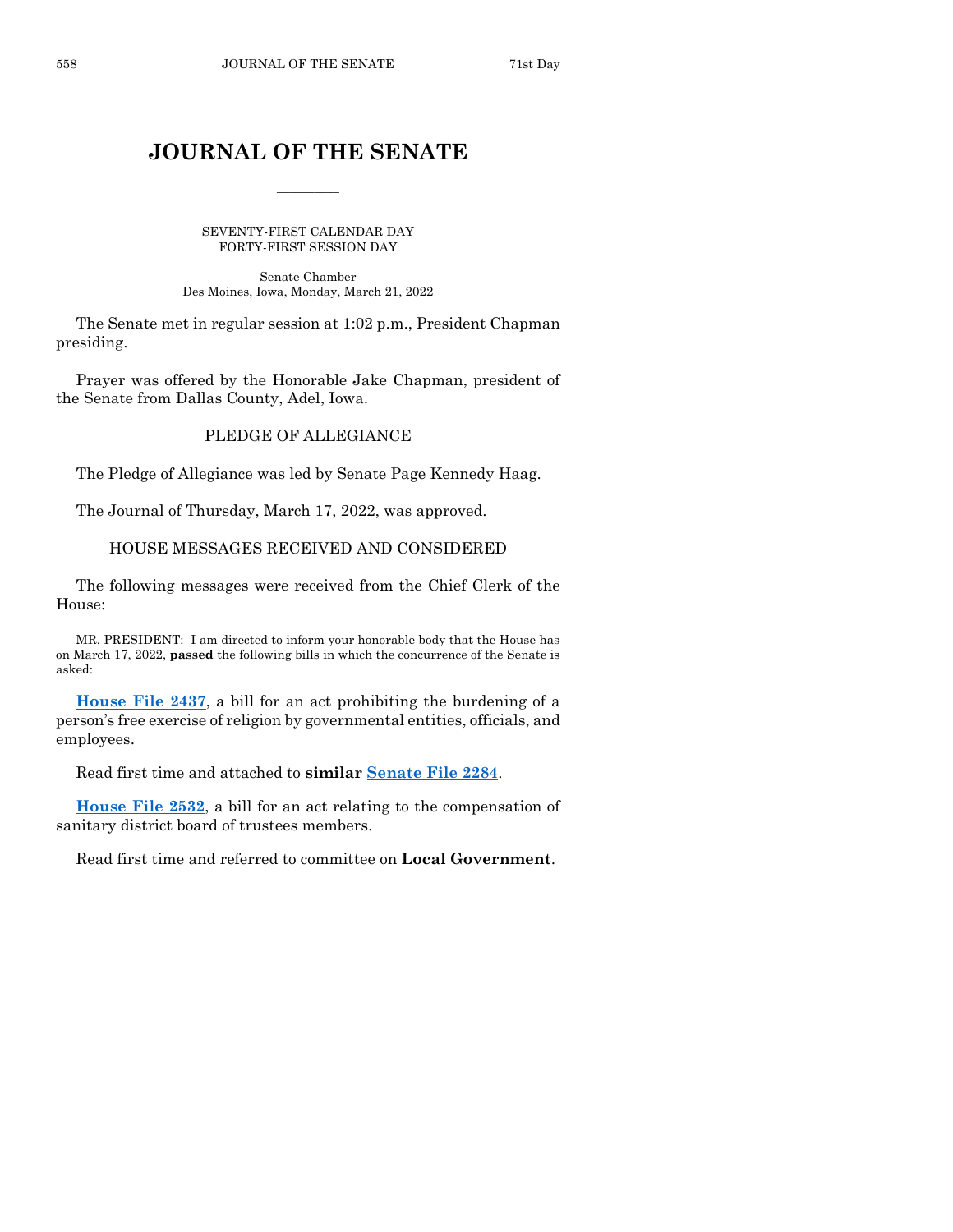**[House File 2552](https://www.legis.iowa.gov/legislation/BillBook?ga=89&ba=HF2552)**, a bill for an act relating to state and local finances and the duties and procedures of the department of revenue by providing for electronic filing, communications, and records, modifying transfer tax remittances, the assessment of property, the collection of debt, the refunds of certain fuel taxes, and the taxation of pass-through entities, reducing inheritance taxes for unknown heirs, establishing salaries, providing for a fee, making appropriations, and providing penalties, and including effective date, applicability, and retroactive applicability provisions.

Read first time and attached to **companion [Senate File 2371](https://www.legis.iowa.gov/legislation/BillBook?ga=89&ba=SF2371)**.

# BILL REFERRED TO COMMITTEE

President Chapman announced that **[House File 853](https://www.legis.iowa.gov/legislation/BillBook?ga=89&ba=HF853)** was referred from the Regular Calendar to the committee on **Ways and Means** under Senate Rule 38.

#### ADJOURNMENT

On motion of Senator Whitver, the Senate adjourned at 1:06 p.m. until 9:00 a.m., Tuesday, March 22, 2022.

## **APPENDIX**

#### COMMUNICATIONS RECEIVED

The following communications were received in the office of the Secretary of the Senate and placed on file in the Legislative Services Agency:

#### DEPARTMENT OF HUMAN SERVICES

Department of Human Services Operational and Program Expenditures Report, pursuant to 2021 Iowa Acts, Chapter 182, section 28. Report received on March 18, 2022.

Medicaid Managed Care Oversight Quarterly Report, pursuant to 2016 Iowa Acts, Chapter 1139, section 93. Report received on March 18, 2022.

Temporary Assistance for Needy Families Block Grant Expenditures, pursuant to 2021 Iowa Acts, Chapter 182, section 7. Report received on March 18, 2022.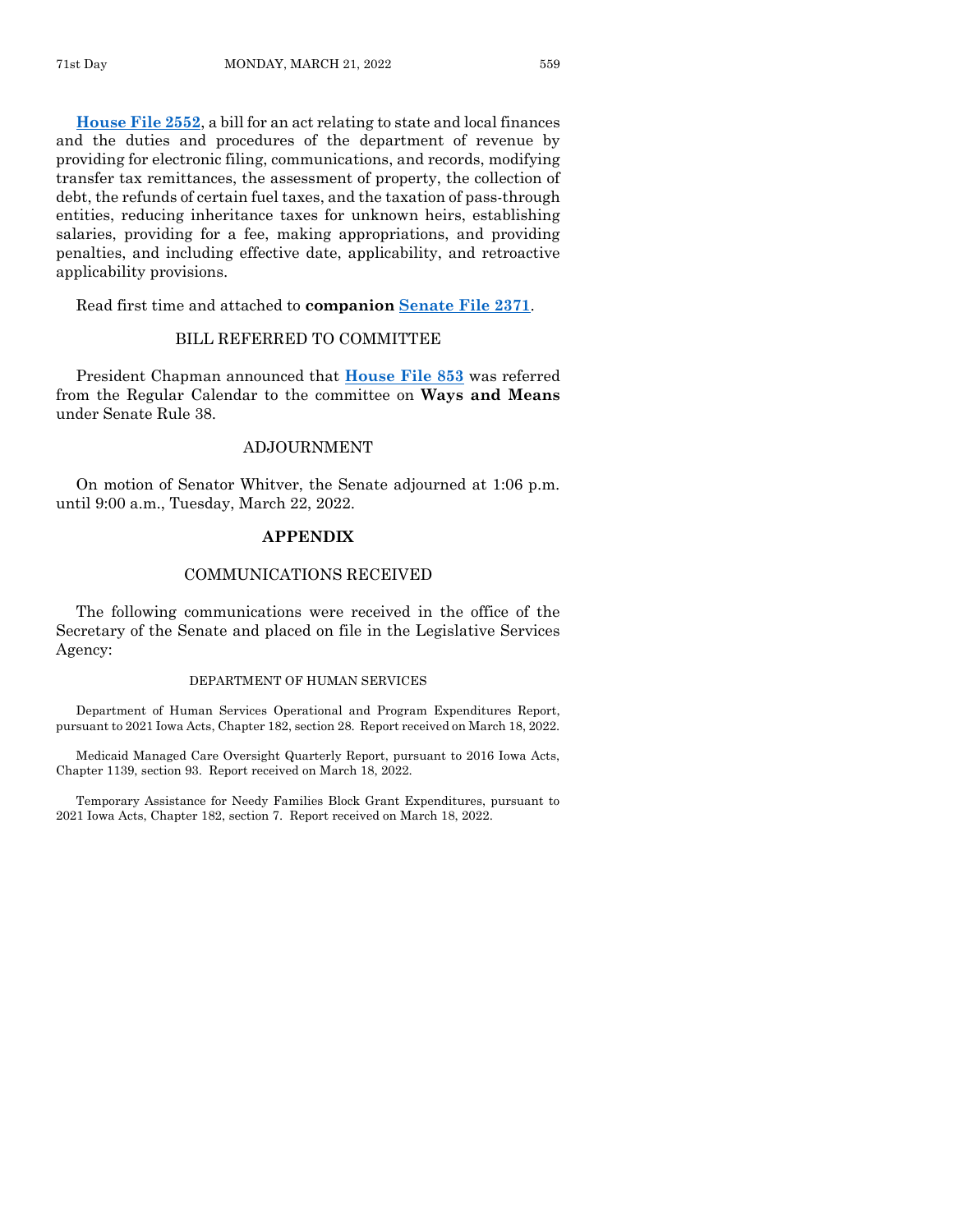# INTRODUCTION OF BILLS

**[Senate File 2375](https://www.legis.iowa.gov/legislation/BillBook?ga=89&ba=SF2375)**, by committee on Ways and Means, a bill for an act relating to the abatement of property taxes owed on property owned by certain volunteer emergency services providers and including effective date and retroactive applicability provisions.

Read first time under Rule 28 and **placed on Ways and Means calendar**.

**[Senate File 2376](https://www.legis.iowa.gov/legislation/BillBook?ga=89&ba=SF2376)**, by committee on Ways and Means, a bill for an act relating to annual all-systems permits issued by the department of transportation for vehicles of excessive weight, and including effective date provisions.

Read first time under Rule 28 and **placed on Ways and Means calendar**.

**[Senate File 2377](https://www.legis.iowa.gov/legislation/BillBook?ga=89&ba=SF2377)**, by committee on Ways and Means, a bill for an act relating to education, including eligibility for grants under the teach Iowa scholar program, licenses issued by the board of educational examiners, and the use of revenues from the district management levy, and including applicability provisions.

Read first time under Rule 28 and **placed on Ways and Means calendar**.

**[Senate File 2378](https://www.legis.iowa.gov/legislation/BillBook?ga=89&ba=SF2378)**, by committee on Ways and Means, a bill for an act relating to beverages, including the barrel tax and the acceptance of beverage containers for refund value, providing penalties, and including effective date provisions.

Read first time under Rule 28 and **placed on Ways and Means calendar**.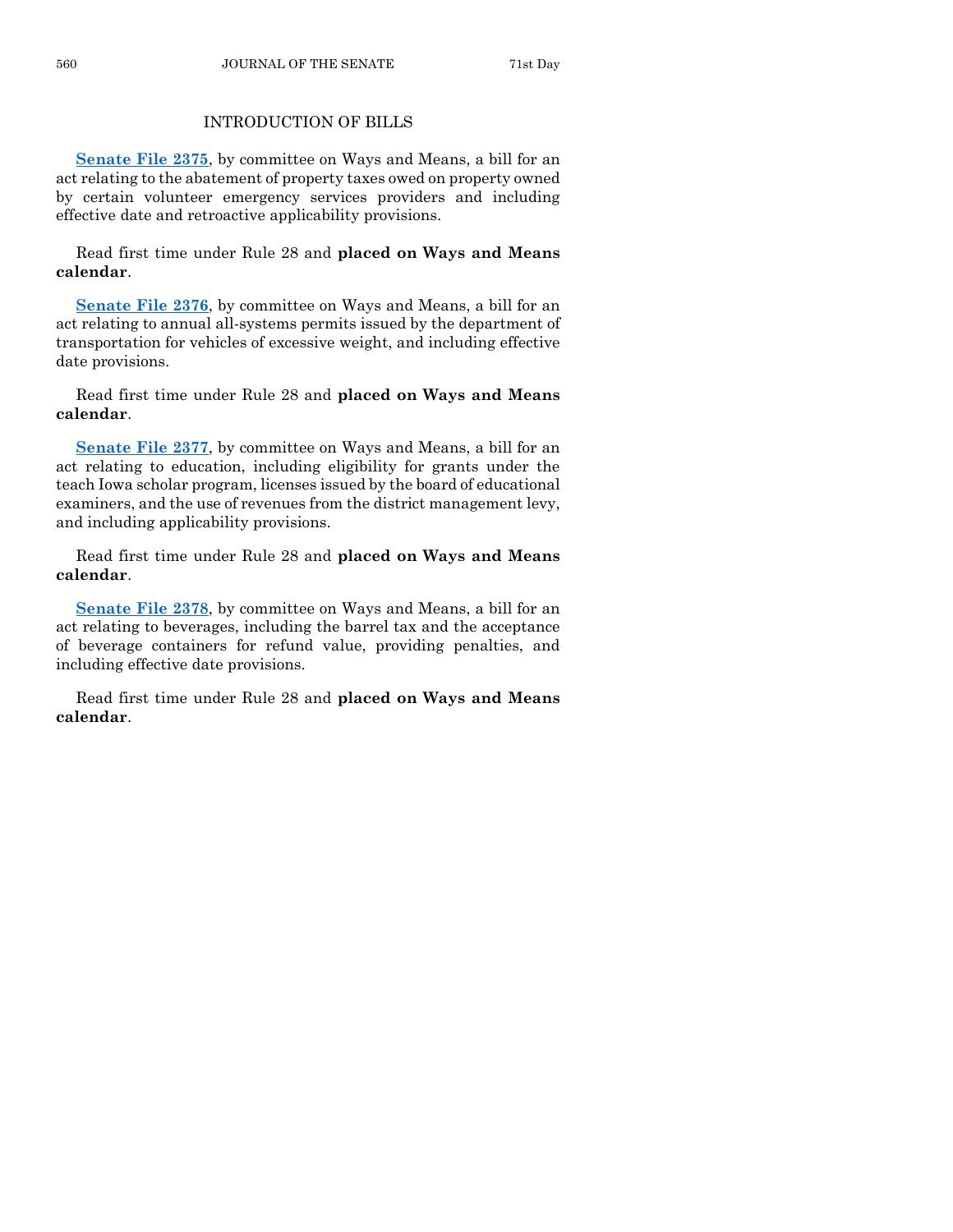**[Senate File 2379](https://www.legis.iowa.gov/legislation/BillBook?ga=89&ba=SF2379)**, by committee on Ways and Means, a bill for an act relating to property law, including mobile homes and manufactured housing, rental agreements, landlord and tenant remedies for retaliation, wrongful failure to provide essential services, rent increases, the sale of manufactured home community or mobile home park, the repeal of the manufactured home community and mobile home tax, forcible entry and detainer actions, abandoned mobile homes, and including effective date and applicability provisions.

Read first time under Rule 28 and **placed on Ways and Means calendar**.

## SUBCOMMITTEE ASSIGNMENTS

#### **[House File 2471](https://www.legis.iowa.gov/legislation/BillBook?ga=89&ba=HF2471)**

LOCAL GOVERNMENT: Lofgren, Chair; Guth and J. Smith

#### **[House File 2494](https://www.legis.iowa.gov/legislation/BillBook?ga=89&ba=HF2494)**

HUMAN RESOURCES: Edler, Chair; Bolkcom and Costello

#### **[House File 2532](https://www.legis.iowa.gov/legislation/BillBook?ga=89&ba=HF2532)**

LOCAL GOVERNMENT: Driscoll, Chair; Quirmbach and Williams

# FINAL COMMITTEE REPORTS OF BILL ACTION

#### **WAYS AND MEANS**

**Bill Title: \***[SENATE FILE 2375](https://www.legis.iowa.gov/legislation/BillBook?ga=89&ba=SF2375) (formerly [SF 2083\),](https://www.legis.iowa.gov/legislation/BillBook?ga=89&ba=SF2083) a bill for an act relating to the abatement of property taxes owed on property owned by certain volunteer emergency services providers and including effective date and retroactive applicability provisions.

#### **Recommendation:** APPROVED COMMITTEE BILL.

**Final Vote:** Yeas, 16: Dawson, Goodwin, Jochum, Bolkcom, Brown, Dickey, Dotzler, Petersen, Quirmbach, Schultz, Sinclair, R. Smith, Sweeney, J. Taylor, T. Taylor, and Zaun. Nays, none. Excused, 1: Green.

#### **Fiscal Note:** NOT REQUIRED UNDER JOINT RULE 17.

\*Pursuant to Rule 40, the Legislative Services Agency reported nonsubstantive changes to the members of the Ways and Means Committee on Senate [File 2375,](https://www.legis.iowa.gov/legislation/BillBook?ga=89&ba=SF2375) and they were attached to the committee report.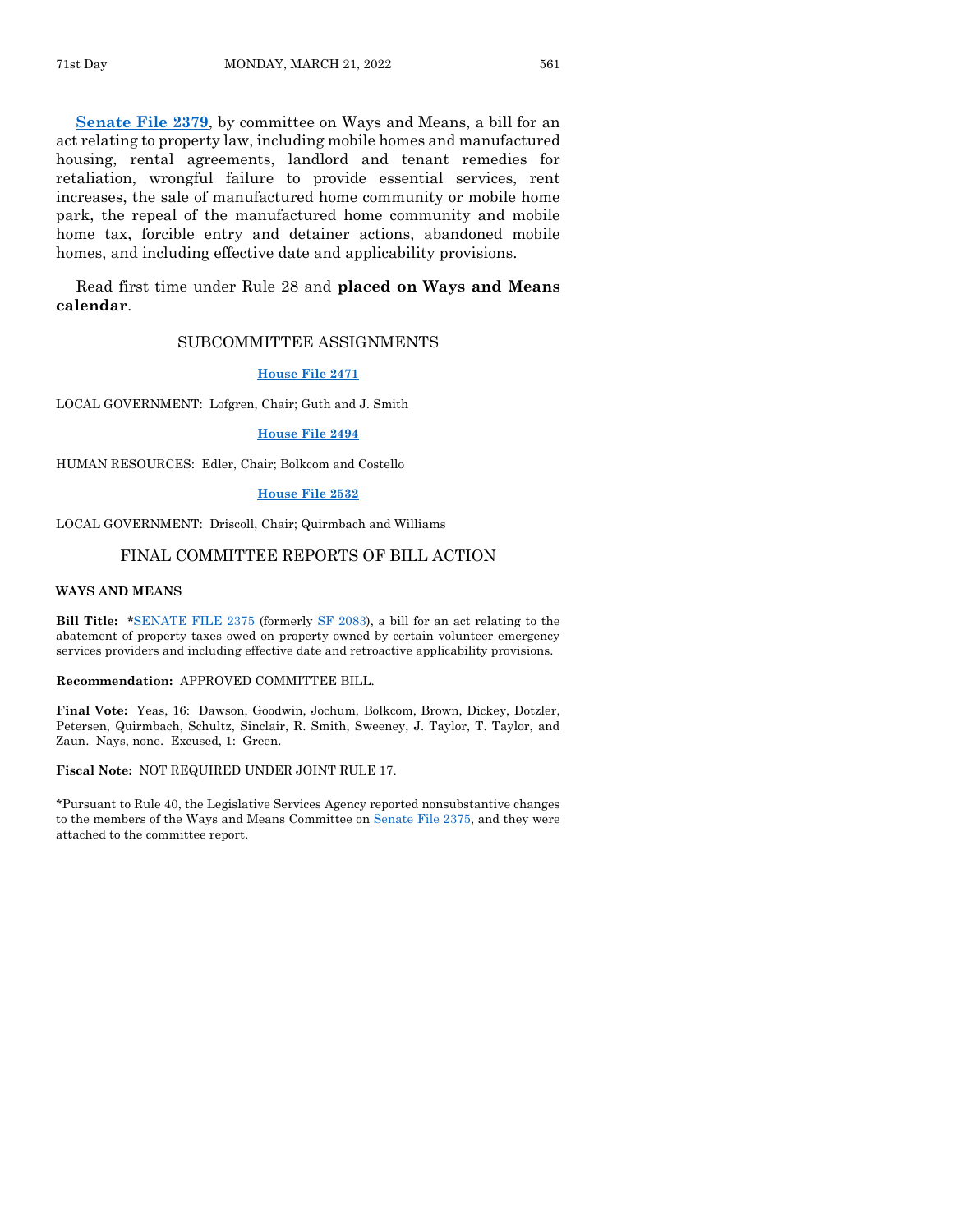#### **ALSO:**

**Bill Title: \***[SENATE FILE 2376](https://www.legis.iowa.gov/legislation/BillBook?ga=89&ba=SF2376) (formerly [SF 2347\),](https://www.legis.iowa.gov/legislation/BillBook?ga=89&ba=SF2347) a bill for an act relating to annual all-systems permits issued by the department of transportation for vehicles of excessive weight, and including effective date provisions.

**Recommendation:** APPROVED COMMITTEE BILL.

**Final Vote:** Yeas, 15: Dawson, Goodwin, Jochum, Bolkcom, Brown, Dotzler, Petersen, Quirmbach, Schultz, Sinclair, R. Smith, Sweeney, J. Taylor, T. Taylor, and Zaun. Nays, 1: Dickey. Excused, 1: Green.

**Fiscal Note:** NOT REQUIRED UNDER JOINT RULE 17.

\*Pursuant to Rule 40, the Legislative Services Agency reported nonsubstantive changes to the members of the Ways and Means Committee on Senate [File 2376,](https://www.legis.iowa.gov/legislation/BillBook?ga=89&ba=SF2376) and they were attached to the committee report.

#### **ALSO:**

**Bill Title:** [SENATE FILE 2377](https://www.legis.iowa.gov/legislation/BillBook?ga=89&ba=SF2377) (formerly [SF 2202\)](https://www.legis.iowa.gov/legislation/BillBook?ga=89&ba=SF2202), a bill for an act relating to education, including eligibility for grants under the teach Iowa scholar program, licenses issued by the board of educational examiners, and the use of revenues from the district management levy, and including applicability provisions.

#### **Recommendation:** APPROVED COMMITTEE BILL.

**Final Vote:** Yeas, 16: Dawson, Goodwin, Jochum, Bolkcom, Brown, Dickey, Dotzler, Petersen, Quirmbach, Schultz, Sinclair, R. Smith, Sweeney, J. Taylor, T. Taylor, and Zaun. Nays, none. Excused, 1: Green.

**Fiscal Note:** NOT REQUIRED UNDER JOINT RULE 17.

#### **ALSO:**

**Bill Title: \***[SENATE FILE 2378](https://www.legis.iowa.gov/legislation/BillBook?ga=89&ba=SF2378) (formerly [SF 2122\),](https://www.legis.iowa.gov/legislation/BillBook?ga=89&ba=SF2122) a bill for an act relating to beverages, including the barrel tax and the acceptance of beverage containers for refund value, providing penalties, and including effective date provisions.

#### **Recommendation:** APPROVED COMMITTEE BILL.

**Final Vote:** Yeas, 10: Dawson, Goodwin, Brown, Dickey, Schultz, Sinclair, R. Smith, Sweeney, J. Taylor, and Zaun. Nays, 6: Jochum, Bolkcom, Dotzler, Petersen, Quirmbach, and T. Taylor. Excused, 1: Green.

#### **Fiscal Note:** NOT REQUIRED UNDER JOINT RULE 17.

\*Pursuant to Rule 40, the Legislative Services Agency reported nonsubstantive changes to the members of the Ways and Means Committee on Senate [File 2378,](https://www.legis.iowa.gov/legislation/BillBook?ga=89&ba=SF2378) and they were attached to the committee report.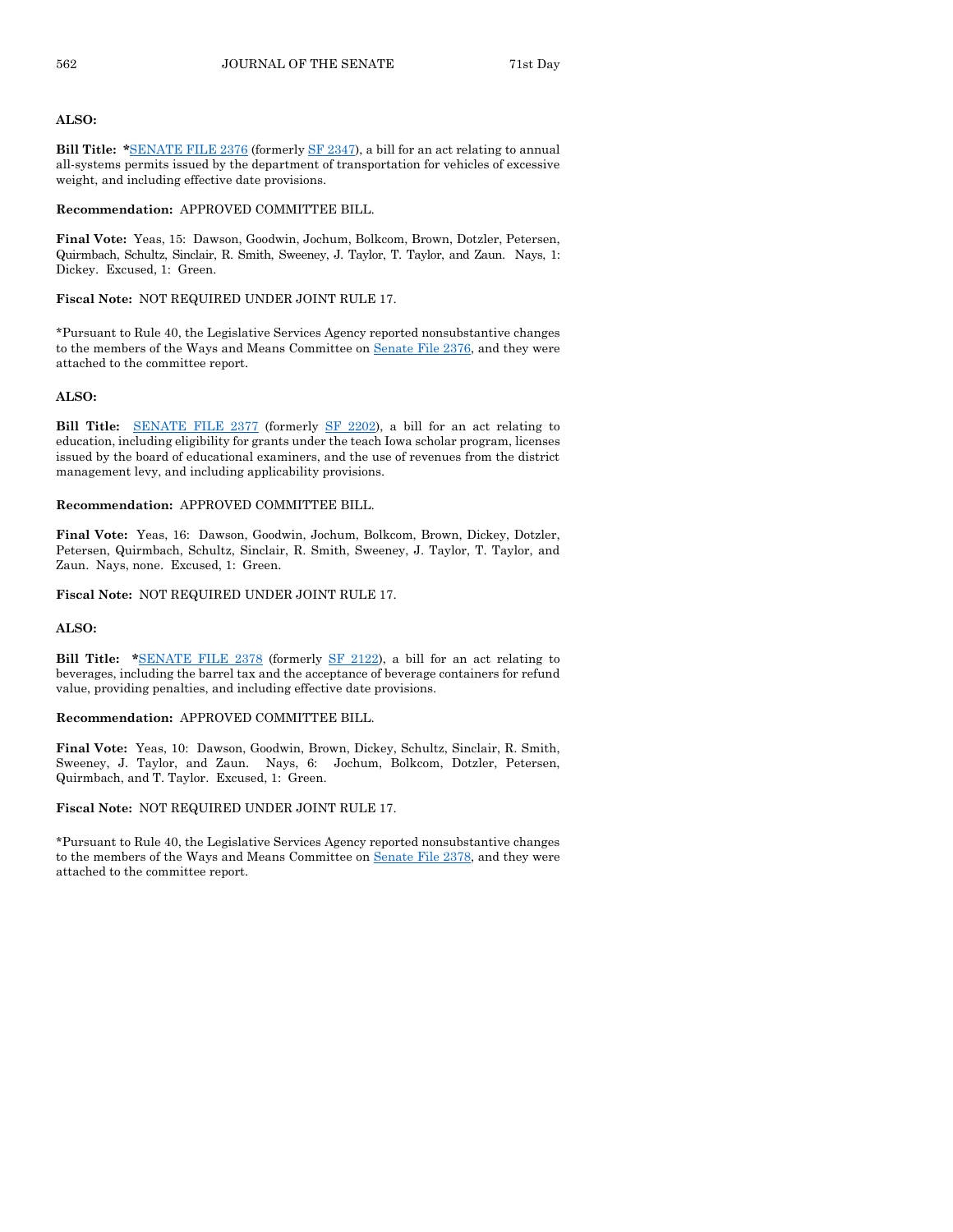#### **ALSO:**

**Bill Title: \***[SENATE FILE 2379](https://www.legis.iowa.gov/legislation/BillBook?ga=89&ba=SF2379) [\(SSB 3151\)](https://www.legis.iowa.gov/legislation/BillBook?ga=89&ba=SSB3151), a bill for an act relating to property law, including mobile homes and manufactured housing, rental agreements, landlord and tenant remedies for retaliation, wrongful failure to provide essential services, rent increases, the sale of manufactured home community or mobile home park, the repeal of the manufactured home community and mobile home tax, forcible entry and detainer actions, abandoned mobile homes, and including effective date and applicability provisions.

#### **Recommendation:** APPROVED COMMITTEE BILL.

**Final Vote:** Yeas, 10: Dawson, Goodwin, Brown, Dickey, Schultz, Sinclair, R. Smith, Sweeney, J. Taylor, and Zaun. Nays, 6: Jochum, Bolkcom, Dotzler, Petersen, Quirmbach, and T. Taylor. Excused, 1: Green.

#### **Fiscal Note:** NOT REQUIRED UNDER JOINT RULE 17.

\*Pursuant to Rule 40, the Legislative Services Agency reported nonsubstantive changes to the members of the Ways and Means Committee on Senate [File 2379,](https://www.legis.iowa.gov/legislation/BillBook?ga=89&ba=SF2379) and they were attached to the committee report.

#### **ALSO:**

**Bill Title:** [HOUSE FILE 626,](https://www.legis.iowa.gov/legislation/BillBook?ga=89&ba=HF626) a bill for an act relating to revitalization areas by authorizing cities and counties to provide property tax exemptions for certain owneroccupied residential property located in areas previously subjected to lending discrimination and including applicability provisions.

#### **Recommendation:** AMEND AND DO PASS, AS PROVIDED IN AMENDMENT S–[5073.](https://www.legis.iowa.gov/legislation/BillBook?ga=89&ba=S5073)

**Final Vote:** Yeas, 15: Dawson, Goodwin, Jochum, Bolkcom, Brown, Dickey, Dotzler, Petersen, Schultz, Sinclair, R. Smith, Sweeney, J. Taylor, T. Taylor, and Zaun. Nays, 1: Quirmbach. Excused, 1: Green.

#### **Fiscal Note:** NOT REQUIRED UNDER JOINT RULE 17.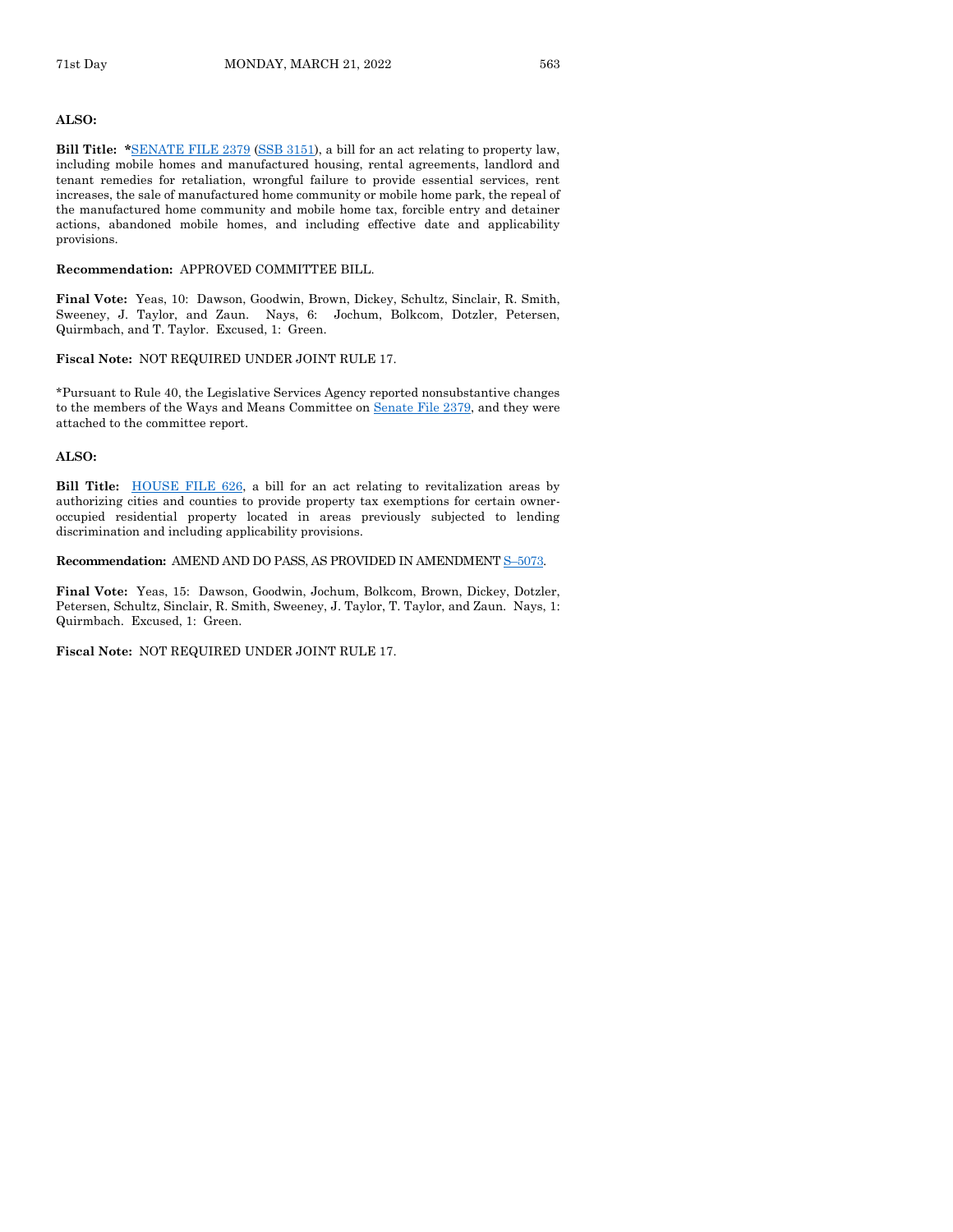# APPOINTMENTS TO BOARDS AND COMMISSIONS

In accordance with Senate Rule 59, the following senators were appointed to subcommittees of standing committees on March 21, 2022, to investigate the appointment and reappointment of the following appointees:

#### **AGRICULTURE**

As a member of the Agricultural Development Board:

Lyle Borg – Rozenboom, Chair; Shipley and J. Smith

As members of the Iowa Grain Indemnity Fund Board:

Rhonda Shelman – Driscoll, Chair; Costello and Kinney Michael Winter – Sweeney, Chair; Green and J. Smith

As a member of the State Soil Conservation and Water Quality Committee:

Dennis Carlson – Green, Chair; Ragan and Sweeney

#### **APPROPRIATIONS**

As members of the Enhance Iowa Board:

Rita Frahm – Guth, Chair; Dotzler and Reichman Brad Leeper – Johnson, Chair; Dotzler and Lofgren Steve Roesner – Kraayenbrink, Chair; Dotzler and Koelker Valerie Van Kooten – Rozenboom, Chair; Dotzler and Kraayenbrink Mary Wells – Garrett, Chair; Dotzler and Klimesh

#### **COMMERCE**

As members of the Credit Union Review Board:

Tyler Campbell – Schultz, Chair; Giddens and Williams Jordan Hensley – Schultz, Chair; Giddens and Williams Jami Weems – Schultz, Chair; Giddens and Williams

As a member of the Iowa Telecommunications and Technology Commission:

Bob Holz – Schultz, Chair; Giddens and Williams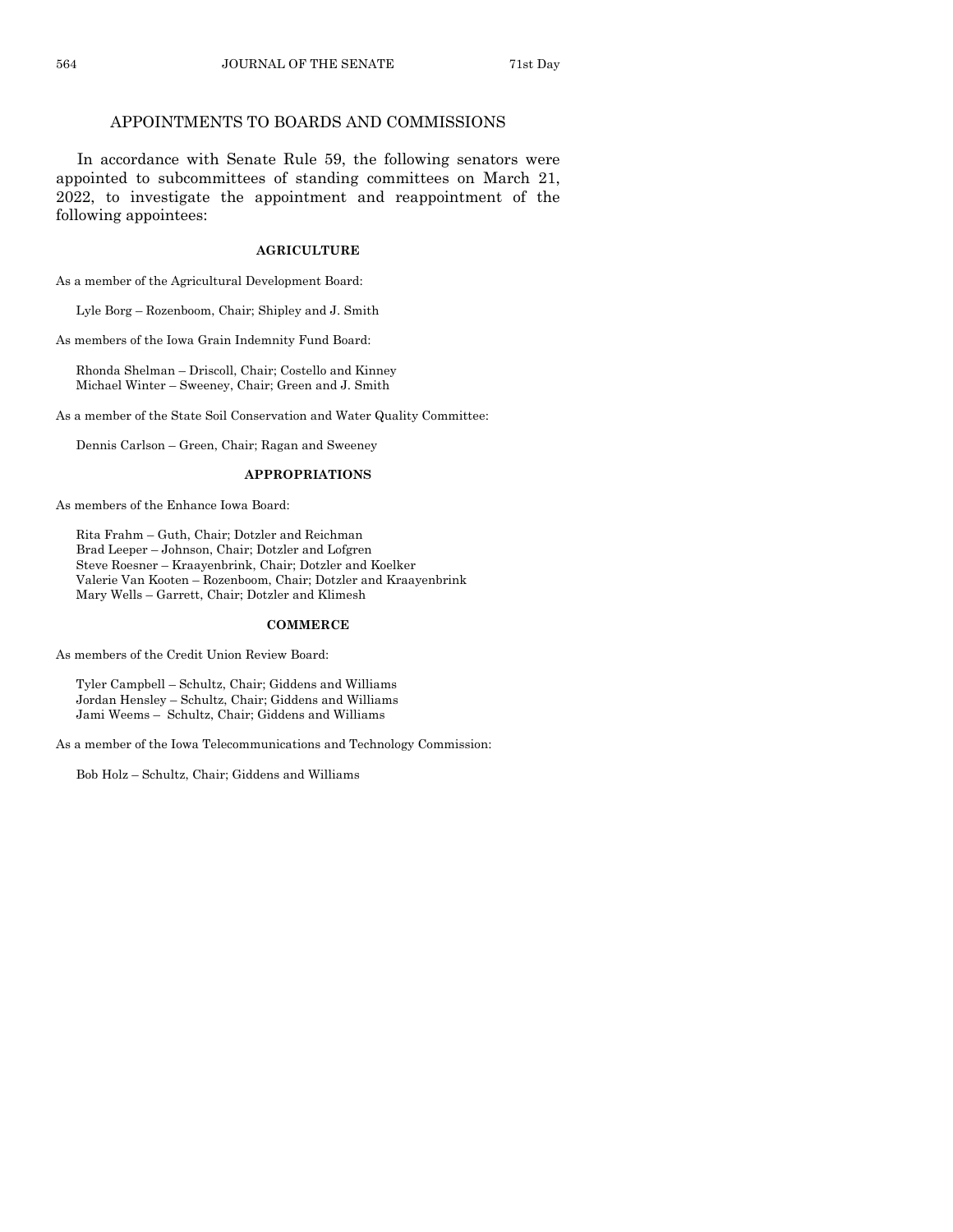#### **EDUCATION**

As members of the Iowa Autism Council:

Stephanie Boyle – Johnson, Chair; J. Smith and Sweeney Pam Gronau – Johnson, Chair; J. Smith and Sweeney Colin Wixted – Johnson, Chair; J. Smith and Sweeney

As members of the Early Childhood Iowa State Board:

Jennifer Banta – Kraayenbrink, Chair; Celsi and Zaun Michael Linnenbrink – Kraayenbrink, Chair; Celsi and Zaun Dawn Oliver Wiand – Kraayenbrink, Chair; Celsi and Zaun

As members of the Children's Behavioral Health System State Board:

Andrew Allen – J. Taylor, Chair; Carlin and Trone Garriott Nathan Noble – J. Taylor, Chair; Carlin and Trone Garriott Kari Price – J. Taylor, Chair; Carlin and Trone Garriott Jason Sandholdt – J. Taylor, Chair; Carlin and Trone Garriott

As members of the State Board of Education:

Cindy Dietz – Sinclair, Chair; Goodwin and Quirmbach Cassandra Halls – Sinclair, Chair; Goodwin and Quirmbach Nathan Peterson – Sinclair, Chair; Goodwin and Quirmbach

As members of the Board of Educational Examiners:

Kathy Behrens – Cournoyer, Chair; Giddens and Rozenboom Timothy McKinney – Cournoyer, Chair; Giddens and Rozenboom

As a member of the Iowa Higher Education Loan Authority:

Randy Fehr – Cournoyer, Chair; Quirmbach and Rozenboom

As members of the School Budget Review Committee:

Patricia Schroeder – Cournoyer, Chair; Rozenboom and J. Smith Leland Tack – Cournoyer, Chair; Rozenboom and J. Smith

#### **HUMAN RESOURCES**

As members of the Board of Athletic Training:

Andrew Jedlicka – Green, Chair; Sweeney and Trone Garriott Emily Reese – Green, Chair; Bolkcom and Johnson Austin Steil – Garrett, Chair; Green and Trone Garriott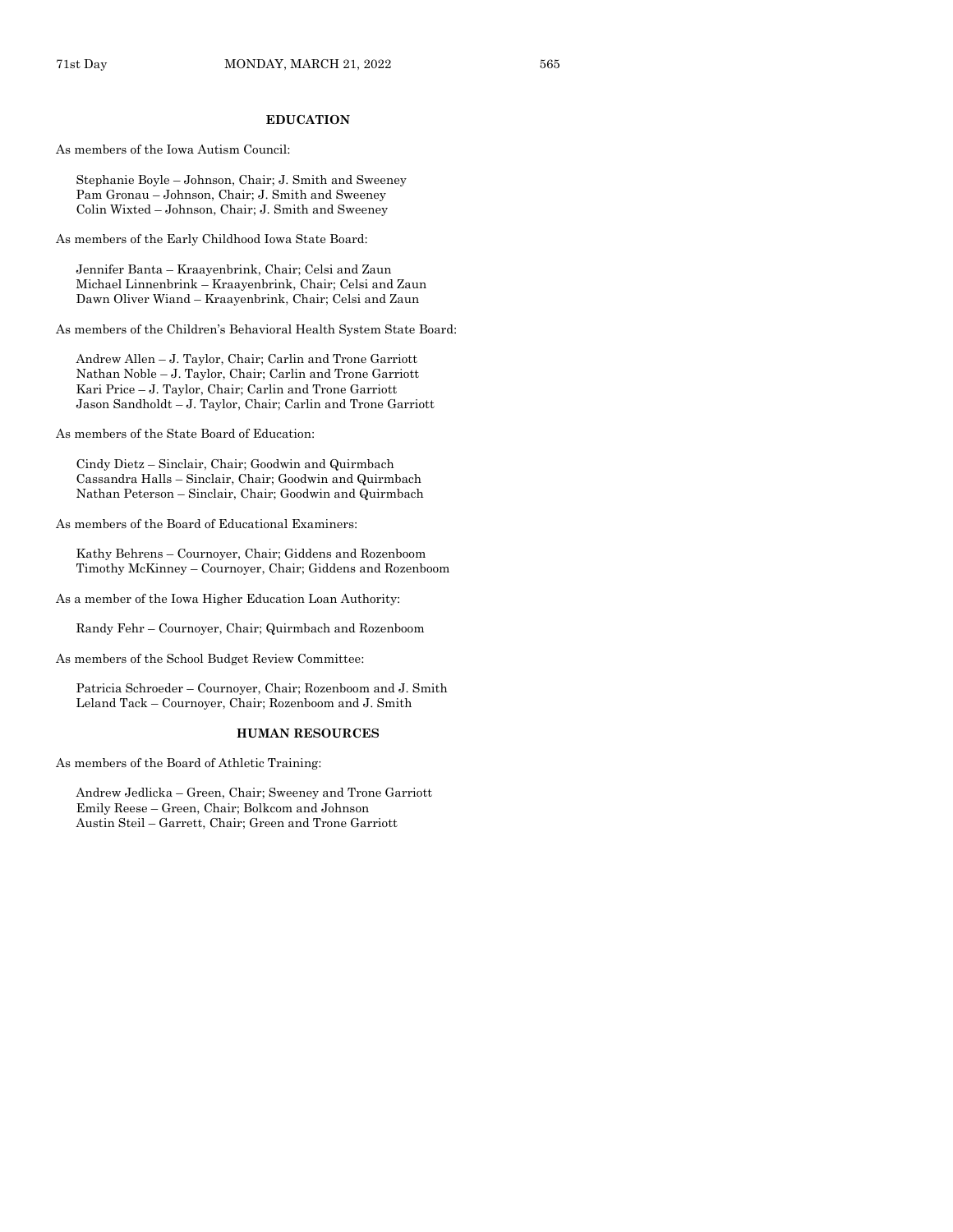As members of the Board of Behavioral Science:

Nolan Byrnes – Johnson, Chair; Lofgren and Trone Garriott Echo Kent – Lofgren, Chair; Bolkcom and Johnson Kerry Lust – Sweeney, Chair; Rowley and Trone Garriott Amy Mooney – Rowley, Chair; Green and Ragan Blake Stephenson – Rowley, Chair; Lofgren and Mathis Maria Valdovinos – Lofgren, Chair; Green and Ragan Laura Wilcke – Garrett, Chair; Johnson and Ragan

As members of the Child Advocacy Board:

Ashley Baker – Johnson, Chair; Green and Ragan Donald Logan – Green, Chair; Ragan and Rowley Rick McIntosh – Costello, Chair; Edler and Jochum William Owens – Costello, Chair; Bolkcom and Sweeney Angela Stokes – Edler, Chair; Ragan and Sweeney

As members of the Commission of Persons with Disabilities:

Jessica Fasselius – Edler, Chair; Rowley and Trone Garriott Adam Koch – Lofgren, Chair; Green and Trone Garriott Clint Sargent – Sweeney, Chair; Bolkcom and Green Beth Wilde – Green, Chair; Bolkcom and Lofgren

As members of the Healthy and Well Kids in Iowa (HAWK-I) Board:

Shawn Garrington – Green, Chair; Jochum and Lofgren Mary Nelle Trefz – Green, Chair; Jochum and Rowley

As members of the Commission of Latino Affairs:

Jose Ayala – Rowley, Chair; Green and Jochum Juan Himar Hernandez – Lofgren, Chair; Bolkcom and Edler Isabel Yanez – Costello, Chair; Edler and Trone Garriott

As members of the Mental Health and Disability Services Commission:

Betsy Akin – Green, Chair; Jochum and Rowley Teresa Daubitz – Green, Chair; Lofgren and Mathis Sue Gehling – Lofgren, Chair; Green and Jochum Jack Seward, Jr. – Rowley, Chair; Bolkcom and Sweeney Cory Turner – Costello, Chair; Edler and Ragan Kenneth Wayne – Edler, Chair; Sweeney and Trone Garriott

As members of the Board of Sign Language Interpreters and Transliterators:

Sarah Boury – Green, Chair; Bolkcom and Sweeney Amanda Gallant – Rowley, Chair; Bolkcom and Johnson Dylan Heuer – Johnson, Chair; Garrett and Trone Garriott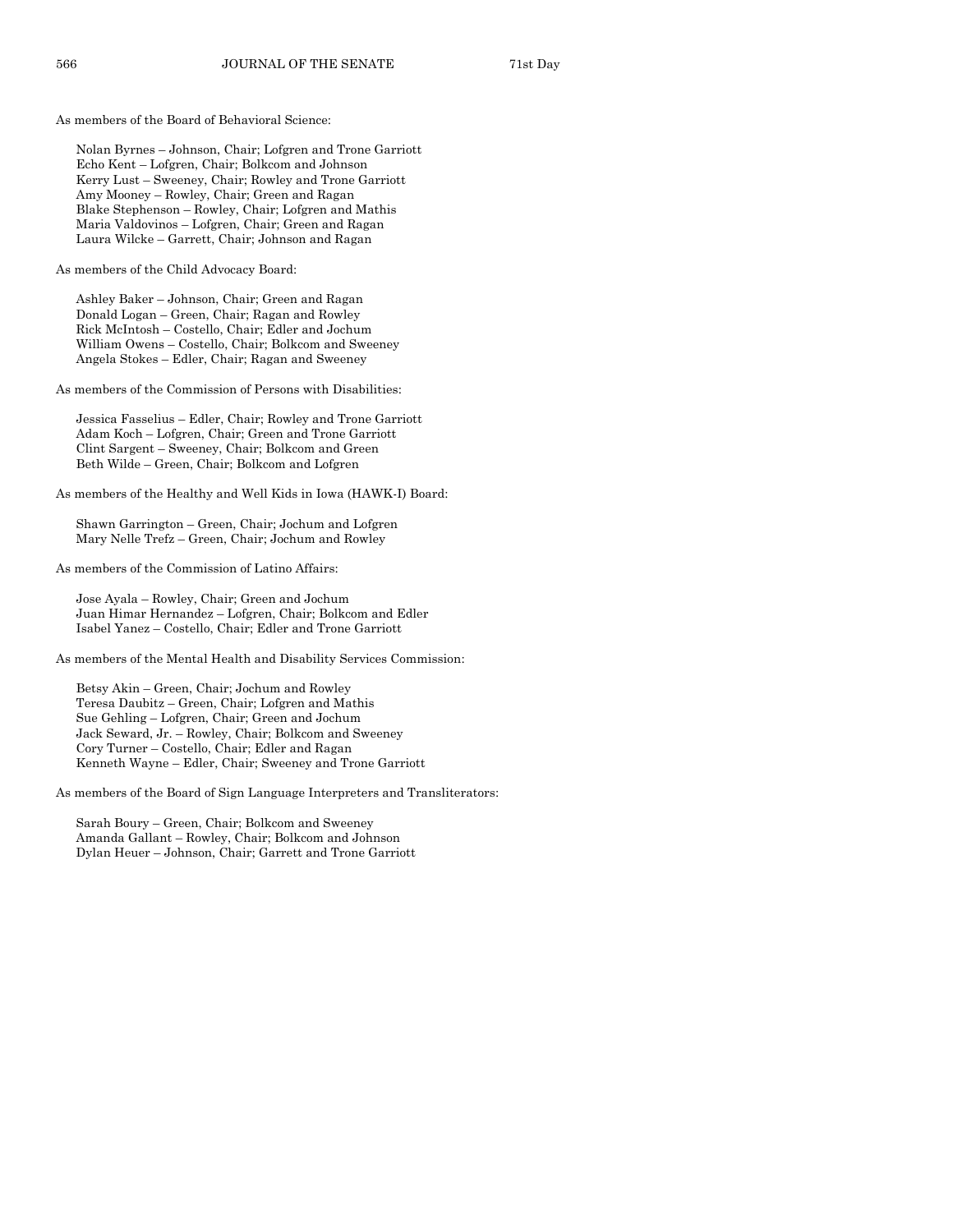As members of the Commission on Tobacco Use Prevention and Control:

Lorene Mein – Garrett, Chair; Jochum and Johnson Robert Nichols – Green, Chair; Lofgren and Ragan Bridget Saffold – Lofgren, Chair; Green and Ragan

#### **JUDICIARY**

As a member of the Board of Corrections:

Denise Bubeck – Zaun, Chair; Petersen and Rowley

As members of the Drug Policy Advisory Council:

Jason Feaker – Rowley, Chair; Kinney and Schultz David McDaniel – Johnson, Chair; Petersen and Shipley

As members of the State Judicial Nominating Commission:

Gwendolyn (Gwen) Ecklund – Zaun, Chair; Boulton and Rowley Jeremy Kidd – Zaun, Chair; Boulton and Rowley Kathleen Law – Zaun, Chair; Boulton and Johnson Derek Muller – Zaun, Chair; Johnson and Petersen

As members of the Justice Advisory Board:

Dee Sandquist – J. Taylor, Chair; Bolkcom and Johnson Monique Scarlett – Reichman, Chair; Bolkcom and J. Taylor

As members of the Iowa Law Enforcement Academy Council:

Gene Beinke – Dawson, Chair; Kinney and Schultz Tiffany Hamilton-Howell – Dawson, Chair; Kinney and Schultz Ricardo Martinez II – Dawson, Chair; Kinney and Sinclair Elizabeth Quinn – Dawson, Chair; Kinney and Sinclair

As Chairperson of the Board of Parole:

William Bushell – Garrett, Chair; Bisignano and Johnson

As members of the Board of Parole:

William Bushell – Garrett, Chair; Bisignano and Johnson Meredith Lamberti – Garrett, Chair; Bisignano and Johnson

#### **LABOR AND BUSINESS RELATIONS**

As a member of the Employment Appeal Board:

James Strohman – Schultz, Chair; Boulton and Driscoll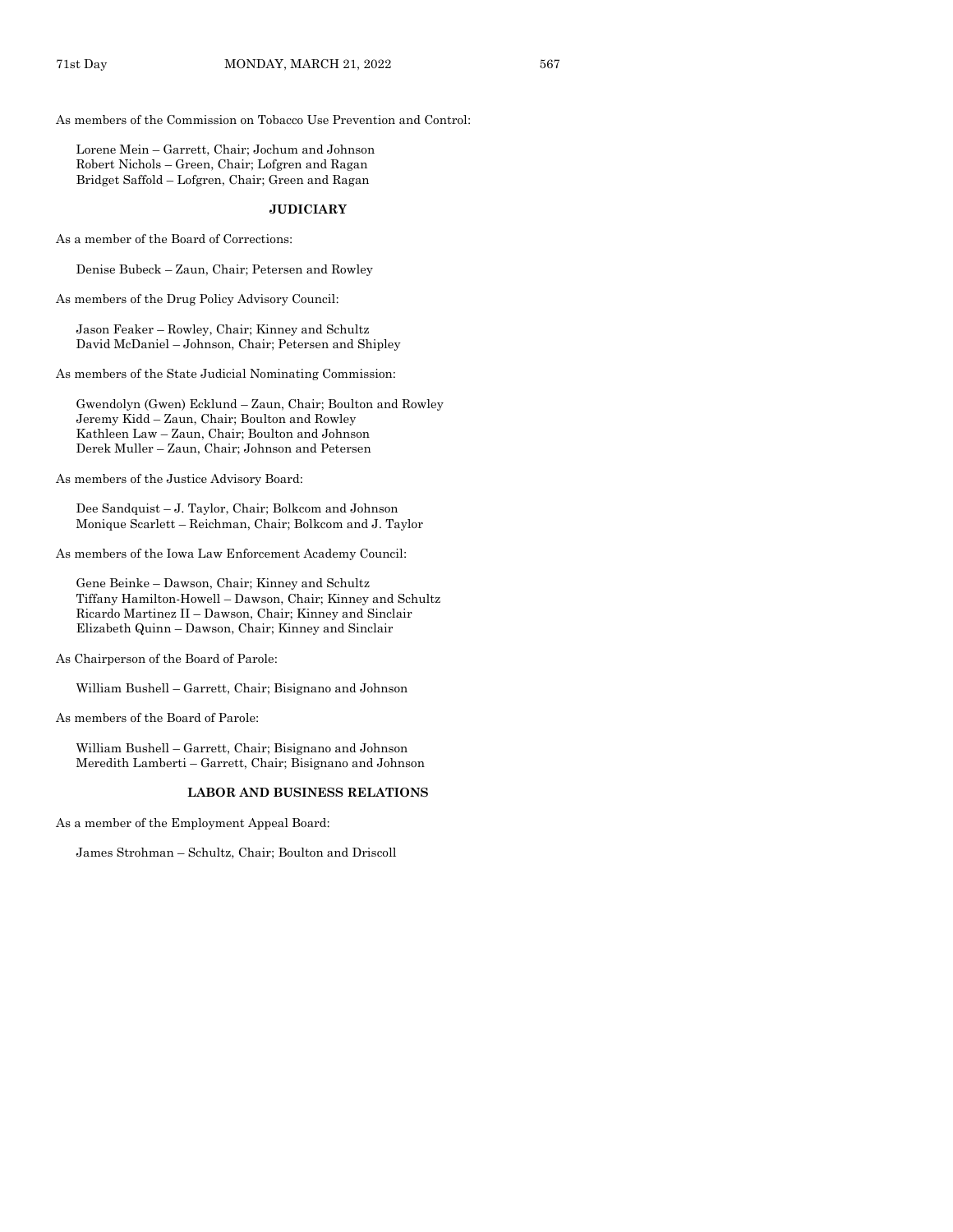As members of the Plumbing and Mechanical Systems Board:

Kiya Boozell – Green, Chair; Guth and Jochum Mike O'Day – Guth, Chair; Driscoll and Jochum Shon Smith – J. Taylor, Chair; Jochum and Rowley Randy Watts – Rowley, Chair; Guth and Jochum Matthew Wyant – Driscoll, Chair; Green and Jochum

As Chair and a member of the Public Employment Relations Board:

Erik Helland – Dickey, Chair; Schultz and T. Taylor

As members of the Iowa Workforce Development Board:

Josh Cobbs – Schultz, Chair; Dotzler and Rowley Carrie Duncan – Driscoll, Chair; Dotzler and Green Kellie Gottner – Guth, Chair; Dotzler and J. Taylor Rich Kurtenbach – J. Taylor, Chair; Dickey and Dotzler Deborah Mauricio – Schultz, Chair; Dickey and Dotzler Matthew Nicol – Green, Chair; Dotzler and Rowley

## **LOCAL GOVERNMENT**

As members of the City Development Board:

Chris McKee – Williams, Chair; Lofgren and J. Smith Dennis Plautz – Driscoll, Chair; Guth and T. Taylor

As a member of the County Finance Committee:

Jenny Blankenship – Garrett, Chair; Guth and Quirmbach

#### **STATE GOVERNMENT**

As members of the Accountancy Examining Board:

Allen Kockler – Goodwin, Chair; Bisignano and Brown Michelle O'Neill – Goodwin, Chair; Bisignano and Brown Jessica Richter – Goodwin, Chair; Bisignano and Brown

As members of the Commission on the Status of African Americans:

Aaron Sewell – Guth, Chair; Bisignano and Johnson Whitney Smith – Guth, Chair; Bisignano and Johnson

As a member of the Alcoholic Beverages Commission:

Sara Winkleman – R. Smith, Chair; Bisignano and Johnson

As Administrator of the Alcoholic Beverages Division:

Stephen Larson – R. Smith, Chair; Bisignano and Johnson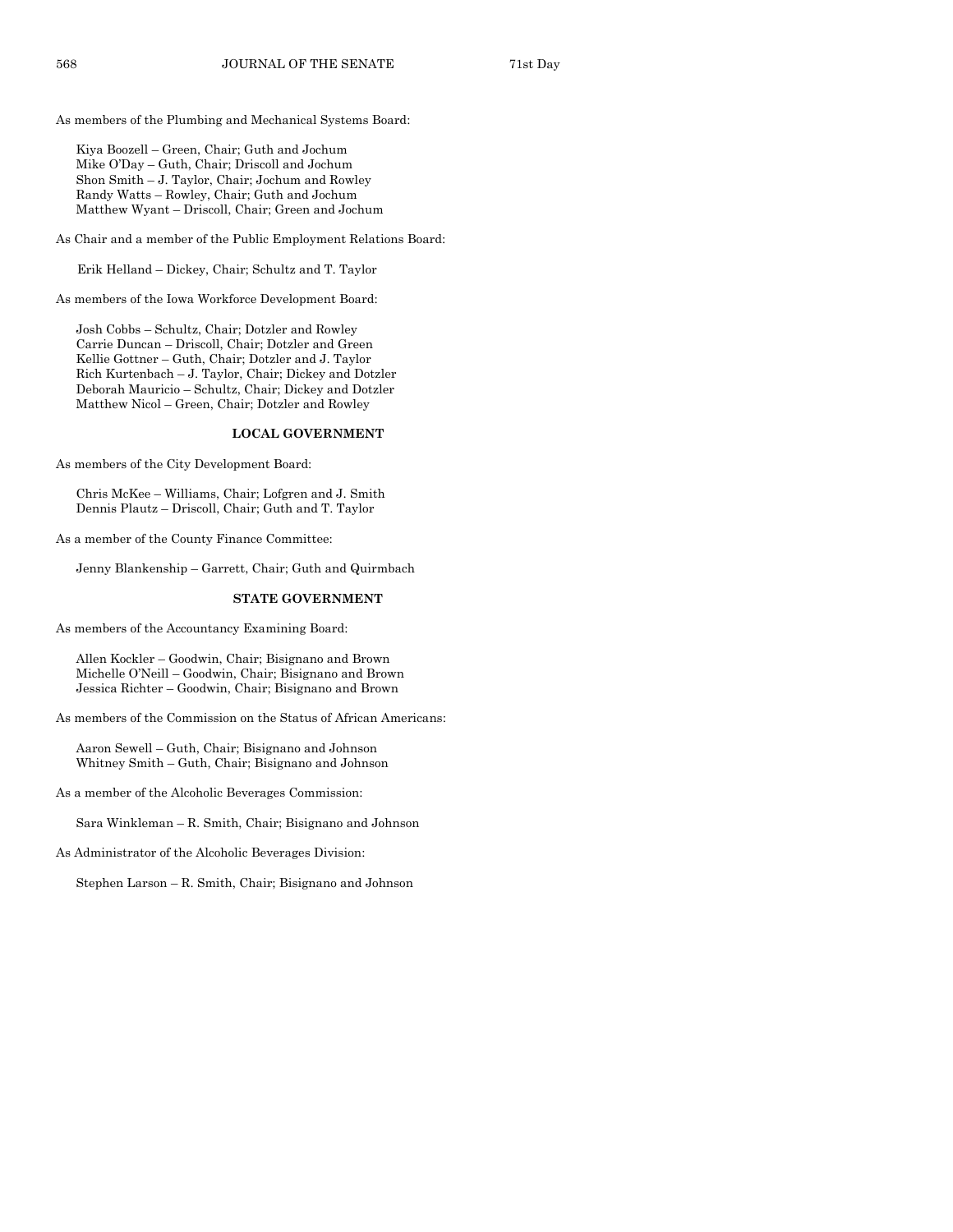As a member of the Architectural Examining Board:

Dan Dutcher – Guth, Chair; Bisignano and Johnson

As members of the Commission of Asian and Pacific Islander Affairs:

Caleb Lillquist – Guth, Chair; Bisignano and Johnson Karlai Thornburg – Guth, Chair; Bisignano and Johnson Shaochen Yu – Guth, Chair; Bisignano and Johnson

As a member of the Board of Barbering:

Maureen Hardy – Guth, Chair; Bisignano and Johnson

As a member of the Commission for the Blind:

Geneva Jacobsen – Brown, Chair; Celsi and Goodwin

As members of the Boiler and Pressure Vessel Board:

Bret Brecke – Brown, Chair; Celsi and Goodwin Kenneth Lamb – Brown, Chair; Celsi and Goodwin Daniel LaPole – Brown, Chair; Celsi and Goodwin Lynne Rush – Brown, Chair; Celsi and Goodwin Nathan Whipple – Brown, Chair; Celsi and Goodwin

As members of the Commission on Community Action Agencies:

Bobbi Baker-Maynes – Brown, Chair; Celsi and Goodwin Kevin Brown – Brown, Chair; Celsi and Goodwin John Murphy – Brown, Chair; Celsi and Goodwin

As members of the Board of Cosmetology Arts and Sciences:

Jeremy Kemp – Guth, Chair; Celsi and Johnson Joshua Spencer – Guth, Chair; Celsi and Johnson

As members of the Commission of Deaf Services:

Tina Caloud – Guth, Chair; Celsi and Johnson Bruce Kawahara – Guth, Chair; Celsi and Johnson

As members of the Board of Dentistry:

Gregory Ceraso – Goodwin, Chair; Brown and Giddens Lisa Holst – Goodwin, Chair; Brown and Giddens Thomas Peek – Goodwin, Chair; Brown and Giddens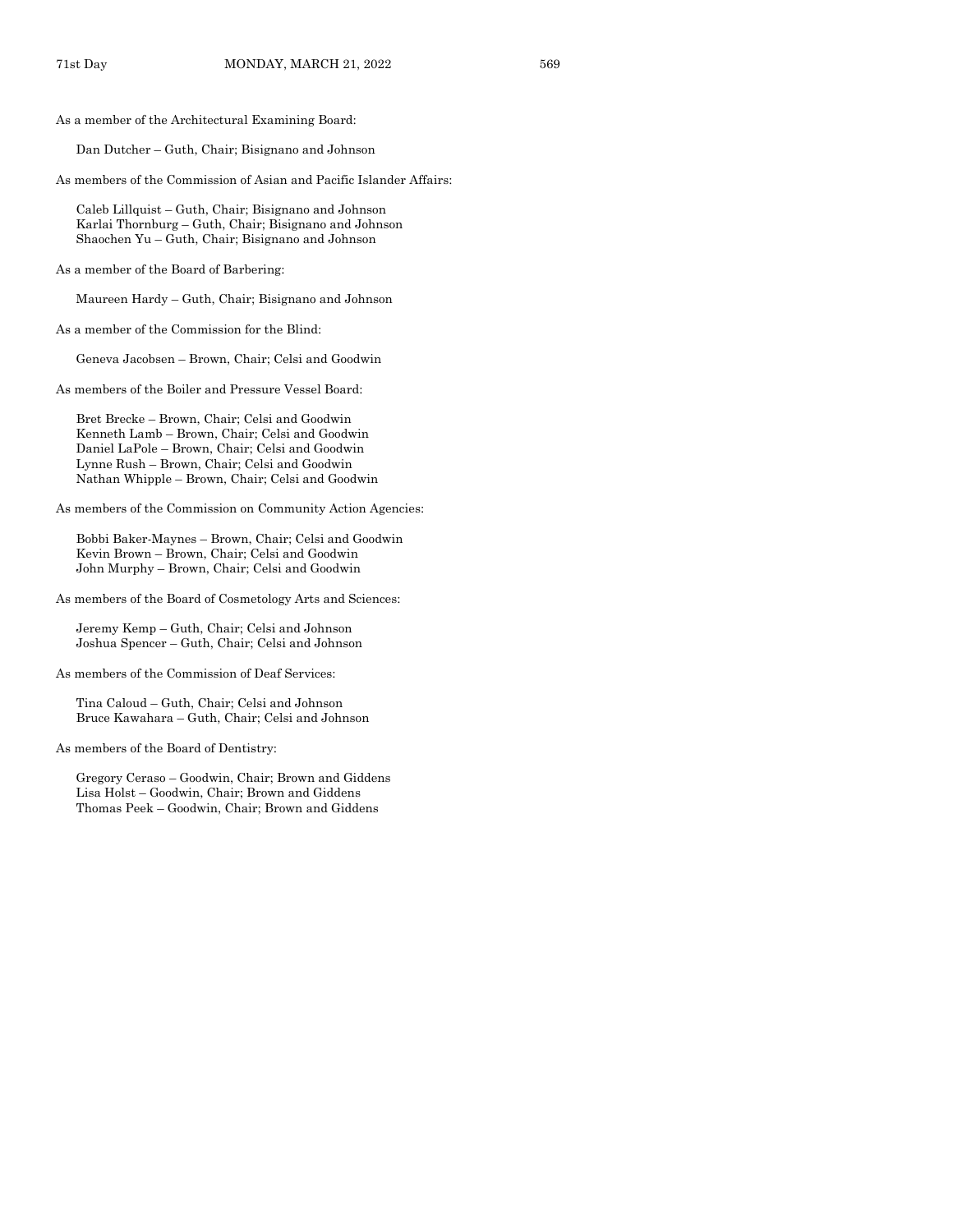As members of the Board of Dietetics:

Julie Eichenberger – Goodwin, Chair; Brown and Giddens Philip Pitzen – Goodwin, Chair; Brown and Giddens Nicholas Rouse – Goodwin, Chair; Brown and Giddens

As members of the Electrical Examining Board:

Colby Black – Goodwin, Chair; Brown and Giddens Sara Fasching – Goodwin, Chair; Brown and Giddens Jonathan Gettler – Goodwin, Chair; Brown and Giddens Jeremy Price – Goodwin, Chair; Brown and Giddens

As members of the Elevator Safety Board:

Candace Biddle – Reichman, Chair; Giddens and Johnson Craig Clabaugh – Reichman, Chair; Giddens and Johnson Kerry Dixon – Reichman, Chair; Giddens and Johnson Troy Tilleraas – Reichman, Chair; Giddens and Johnson Michael Wallace – Reichman, Chair; Giddens and Johnson

As members of the Engineering and Land Surveying Examining Board:

Paul Herold – Reichman, Chair; Giddens and Johnson Jack Jones – Reichman, Chair; Giddens and Johnson

As members of the Iowa Ethics and Campaign Disclosure Board:

Daniel Jessop – R. Smith, Chair; Cournoyer and Giddens Leah Rodenberg – R. Smith, Chair; Cournoyer and Giddens

As members of the Board of Hearing Aid Specialists:

Rick Knudson – Cournoyer, Chair; Boulton and Koelker Molly Parker – Cournoyer, Chair; Boulton and Koelker Tricia Veik – Cournoyer, Chair; Boulton and Koelker

As members of the Interior Design Examining Board:

Amy Guhl – Cournoyer, Chair; Boulton and Koelker Todd Mithelman – Cournoyer, Chair; Boulton and Koelker

As a member of the Investment Board of the Iowa Public Employees' Retirement System:

Tami Loge – R. Smith, Chair; Boulton and Goodwin

As members of the Landscape Architectural Examining Board:

Colleen Byrnes – Johnson, Chair; Boulton and Guth M. Martz – Johnson, Chair; Boulton and Guth Brenda Nelson – Johnson, Chair; Boulton and Guth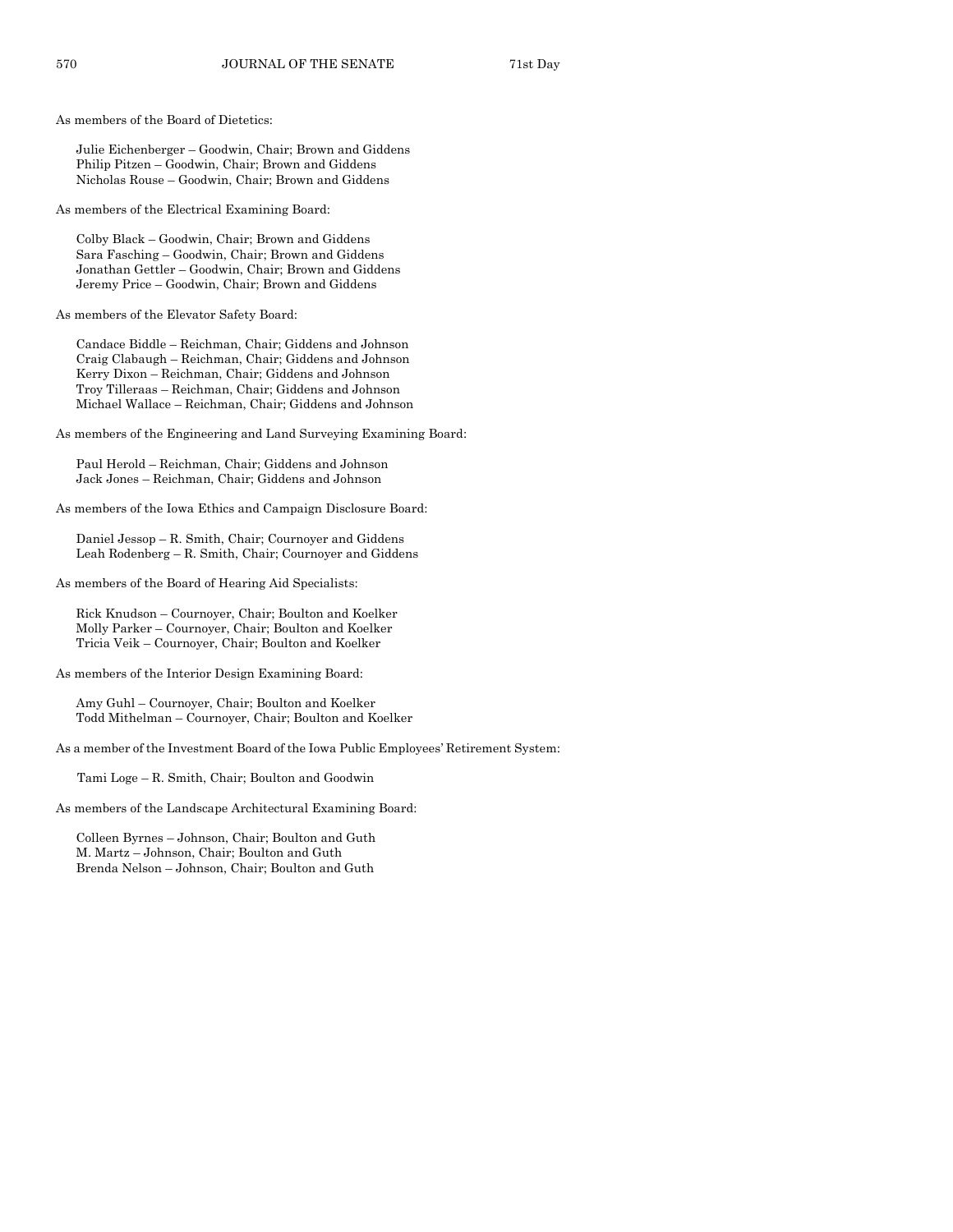As members of the Iowa Lottery Authority Board of Directors:

Sherrae Hanson – R. Smith, Chair; Boulton and Cournoyer Dana Wingert – R. Smith, Chair; Boulton and Cournoyer

As members of the Board of Massage Therapy:

Douglas Dollison – Johnson, Chair; Bisignano and Guth Amy Heinz – Johnson, Chair; Bisignano and Guth Jacob Schrader – Johnson, Chair; Bisignano and Guth LeAnn Stevens – Johnson, Chair; Bisignano and Guth

As members of the Board of Medicine:

Eugene Cherny – Schultz, Chair; Bisignano and Dawson Rose Kleyweg Mitchell – Schultz, Chair; Bisignano and Dawson Jason Meyers – Schultz, Chair; Bisignano and Dawson Vickie Pyevich – Schultz, Chair; Bisignano and Dawson Joyce Vista-Wayne – Schultz, Chair; Bisignano and Dawson

As members of the Board of Mortuary Science:

Maria Lundberg – Schultz, Chair; Bisignano and Dawson David Moore – Schultz, Chair; Bisignano and Dawson

As a member of the Commission of Native American Affairs:

John Big Eagle, Jr. – Schultz, Chair; Bisignano and Dawson

As members of the Board of Nursing:

Jacklyn Barber – Reichman, Chair; Celsi and Johnson Brian Feist – Reichman, Chair; Celsi and Johnson Gordon Goettsch – Reichman, Chair; Celsi and Johnson Casey Kennavy – Reichman, Chair; Celsi and Johnson

As members of the Board of Nursing Home Administrators:

Patricia Ross – Schultz, Chair; Celsi and Dawson Tracy Trotter – Schultz, Chair; Celsi and Dawson Devon Wood – Schultz, Chair; Celsi and Dawson

As a member of the Board of Optometry

Heidi Wood – Brown, Chair; Celsi and R. Smith

As members of the Board of Pharmacy:

Robert Egeland – Koelker, Chair; Celsi and Cournoyer Dane Nealson – Koelker, Chair; Celsi and Cournoyer Joan Skogstrom – Koelker, Chair; Celsi and Cournoyer Kathryn (Kathy) Stone – Koelker, Chair; Celsi and Cournoyer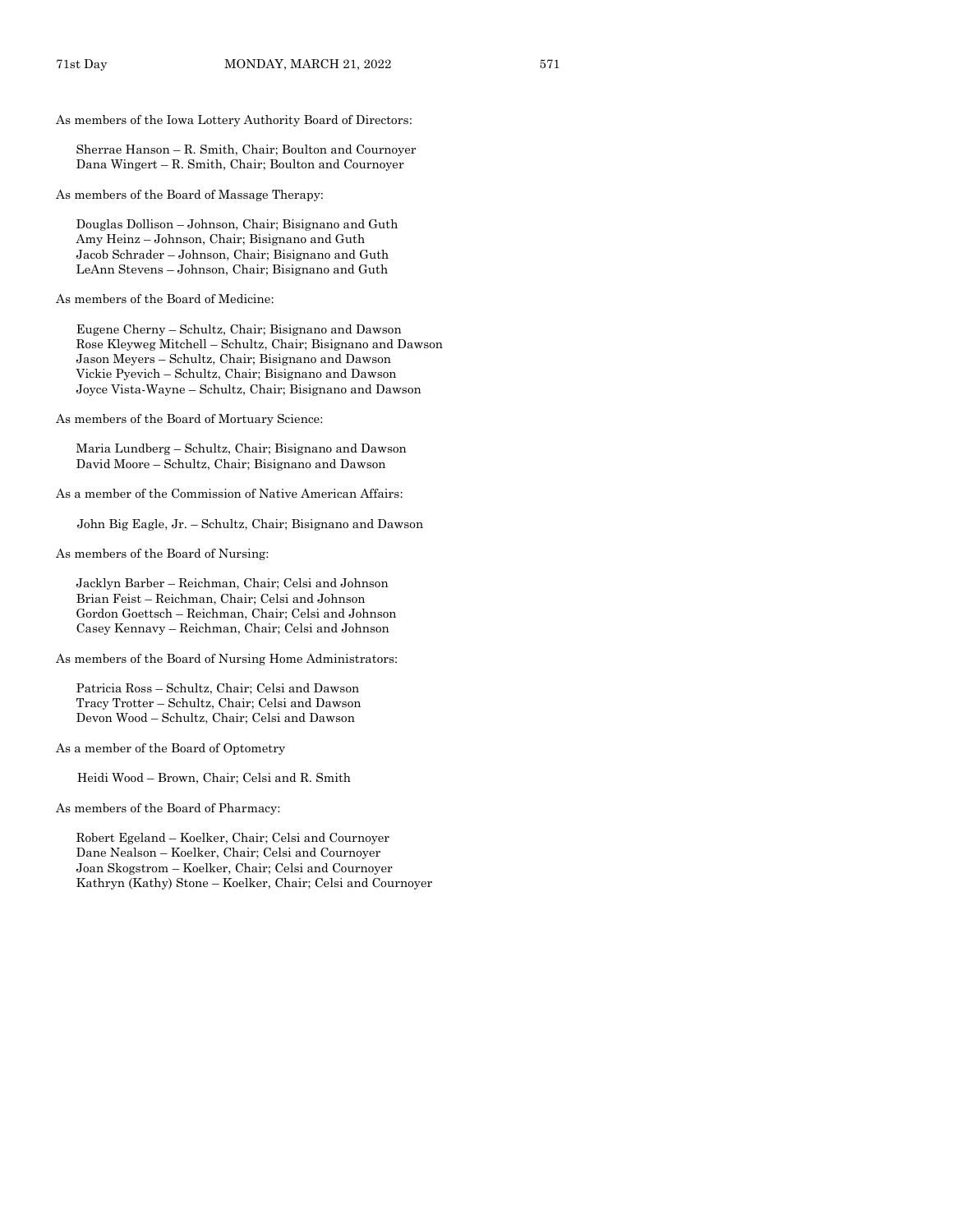As members of the Board of Physical and Occupational Therapy:

Holly Little – Cournoyer, Chair; Giddens and Koelker Brett Speirs – Cournoyer, Chair; Giddens and Koelker

As members of the Board of Physician Assistants:

Mona Alqulali – Koelker, Chair; Cournoyer and Giddens Kevin de Regnier – Koelker, Chair; Cournoyer and Giddens Laura Delaney – Koelker, Chair; Cournoyer and Giddens Amber Houge – Koelker, Chair; Cournoyer and Giddens Michael Schnurr – Koelker, Chair; Cournoyer and Giddens

As members of the Board of Podiatry:

Theresa Hughes – Johnson, Chair; Giddens and Schultz Eugene Nassif, Jr. – Johnson, Chair; Giddens and Schultz Kelsey Sukovaty – Johnson, Chair; Giddens and Schultz

As members of the Board of Psychology:

Justin Rhode – Dawson, Chair; Giddens and Schultz Lisa Streyffeler – Dawson, Chair; Giddens and Schultz Sara Swansen – Dawson, Chair; Giddens and Schultz

As members of the Iowa Public Information Board:

Daniel Breitbarth – Dawson, Chair; Jochum and Schultz Emil Giovannetti – Dawson, Chair; Jochum and Schultz James McCrea – Dawson, Chair; Jochum and Schultz Monica McHugh – Dawson, Chair; Jochum and Schultz Jackie Schmillen – Dawson, Chair; Jochum and Schultz

As a member of the Board of Trustees of the Iowa Department of Public Safety Peace Officers' Retirement, Accident, and Disability System:

Mark Oiler – Dawson, Chair; Jochum and Schultz

As Administrator of the State Racing and Gaming Commission:

Brian Ohorilko – R. Smith, Chair; Bisignano and Dawson

As a member of the State Racing and Gaming Commission:

Julie Andres – R. Smith, Chair; Bisignano and Dawson

As members of the Real Estate Appraiser Examining Board:

Loretta Laubach – Cournoyer, Chair; Bisignano and Koelker Cody Seeley – Cournoyer, Chair; Bisignano and Koelker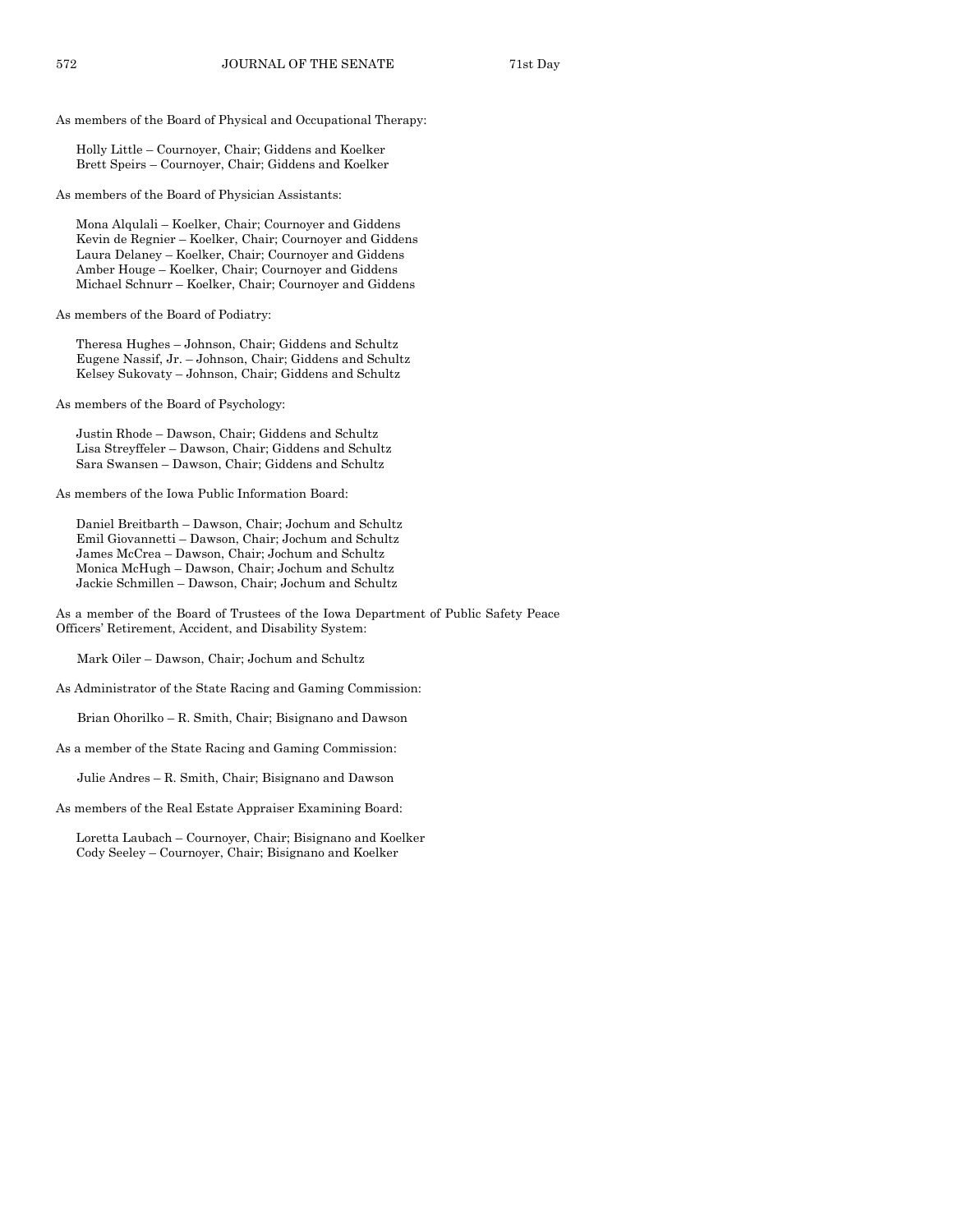As members of the Board of Respiratory Care and Polysomnography:

Cynthia Duncan – Johnson, Chair; Guth and Jochum Thomas Graham – Johnson, Chair; Guth and Jochum Benjamin Jagow – Johnson, Chair; Guth and Jochum

As a member of the Board of Social Work:

Aaron Culley – Johnson, Chair; Guth and Jochum

As members of the Board of Speech Pathology and Audiology:

Jordan Cook – Cournoyer, Chair; Jochum and Koelker Kevin Kock – Cournoyer, Chair; Jochum and Koelker Stacy Robinson – Cournoyer, Chair; Jochum and Koelker

As a member of the Iowa Board of Veterinary Medicine:

Scott Shuey – Cournoyer, Chair; Jochum and Koelker

As members of the Commission on the Status of Women:

Andrew Lauver – Koelker, Chair; Cournoyer and Jochum Esperance Nibizi – Koelker, Chair; Cournoyer and Jochum Sherill Whisenand – Koelker, Chair; Cournoyer and Jochum

#### **TRANSPORTATION**

As members of the State Transportation Commission:

Raymond Gaesser – Driscoll, Chair; Giddens and Zumbach Linda Juckette – Rozenboom, Chair; Shipley and T. Taylor

#### **VETERANS AFFAIRS**

As Executive Director of the Department of Veterans Affairs:

Steven Lukan – Lofgren, Chair; Giddens and Reichman

As members of the Commission of Veterans Affairs:

Elizabeth Ledvina – Reichman, Chair; Giddens and Green George Mosby – Green, Chair; Dotzler and Lofgren Carol Whitmore – Lofgren, Chair; Giddens and Reichman